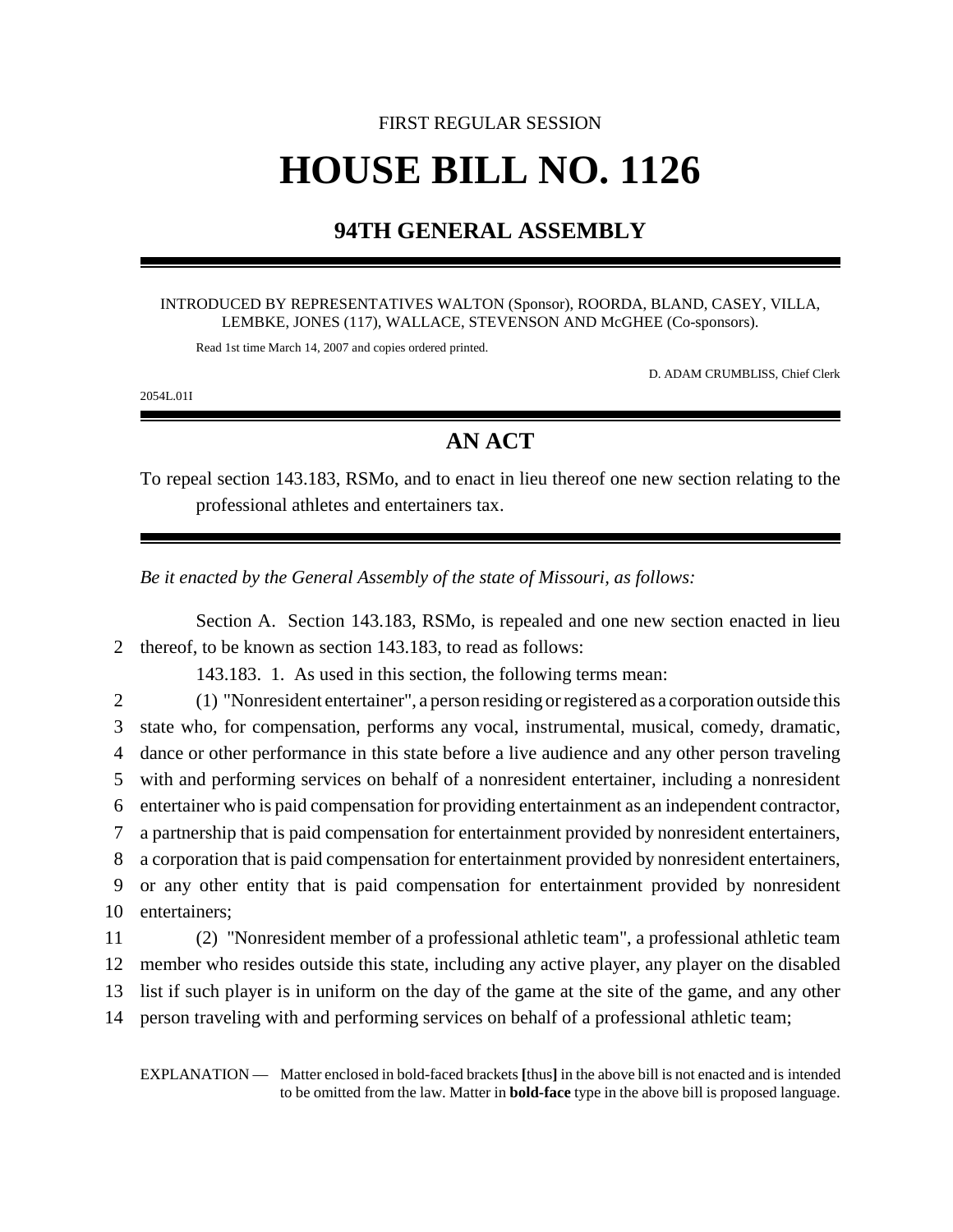### H.B. 1126 2

 (3) "Personal service income" includes exhibition and regular season salaries and wages, guaranteed payments, strike benefits, deferred payments, severance pay, bonuses, and any other type of compensation paid to the nonresident entertainer or nonresident member of a professional athletic team, but does not include prizes, bonuses or incentive money received from competition in a livestock, equine or rodeo performance, exhibition or show;

 (4) "Professional athletic team" includes, but is not limited to, any professional baseball, basketball, football, soccer and hockey team.

 2. Any person, venue, or entity who pays compensation to a nonresident entertainer shall deduct and withhold from such compensation as a prepayment of tax an amount equal to two percent of the total compensation if the amount of compensation is in excess of three hundred dollars paid to the nonresident entertainer.

 3. Any person, venue, or entity required to deduct and withhold tax pursuant to subsection 2 of this section shall, for each calendar quarter, on or before the last day of the month following the close of such calendar quarter, remit the taxes withheld in such form or return as prescribed by the director of revenue and pay over to the director of revenue or to a depository designated by the director of revenue the taxes so required to be deducted and withheld.

 4. Any person, venue, or entity subject to this section shall be considered an employer for purposes of section 143.191, and shall be subject to all penalties, interest, and additions to tax provided in this chapter for failure to comply with this section.

 5. Notwithstanding other provisions of this chapter to the contrary, the commissioner of administration, for all taxable years beginning on or after January 1, 1999, but none after December 31, 2015, shall annually estimate the amount of state income tax revenues collected pursuant to this chapter which are received from nonresident members of professional athletic teams and nonresident entertainers. For fiscal year 2000, and for each subsequent fiscal year for a period of sixteen years, **[**sixty**] fifty** percent of the annual estimate of taxes generated from the nonresident entertainer and professional athletic team income tax shall be allocated annually to the Missouri arts council trust fund, and shall be transferred from the general revenue fund to the Missouri arts council trust fund established in section 185.100, RSMo, and any amount transferred shall be in addition to such agency's budget base for each fiscal year. **[**Notwithstanding other provisions of this section, the Missouri arts council shall not be appropriated more than ten million dollars in any fiscal year.**]** The director shall by rule establish the method of determining the portion of personal service income of such persons that is allocable to Missouri.

 6. Notwithstanding the provisions of sections 186.050 to 186.067, RSMo, to the contrary, the commissioner of administration, for all taxable years beginning on or after January 1, 1999, but for none after December 31, 2015, shall estimate annually the amount of state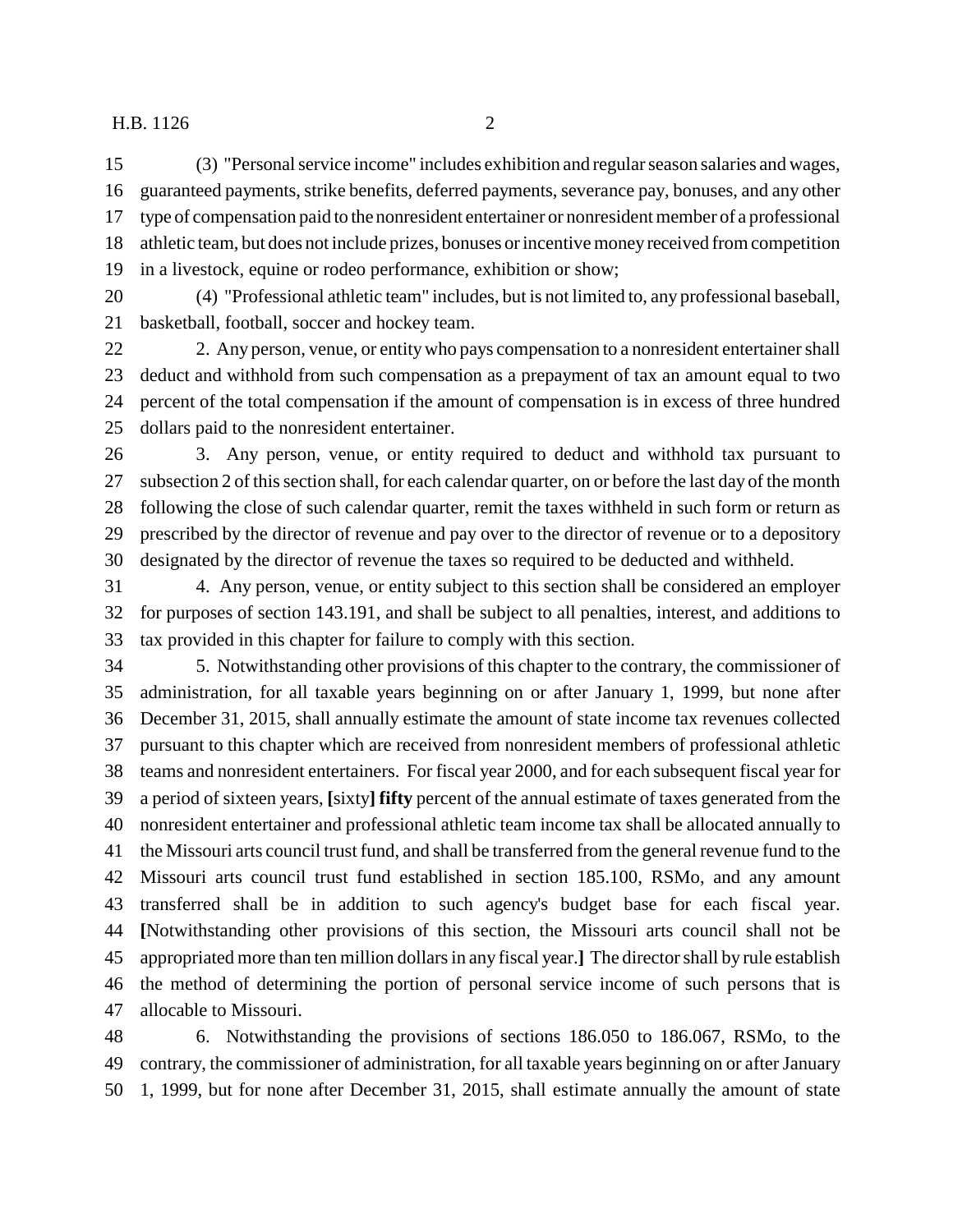income tax revenues collected pursuant to this chapter which are received from nonresident members of professional athletic teams and nonresident entertainers. For fiscal year 2000, and for each subsequent fiscal year for a period of sixteen years, ten percent of the annual estimate of taxes generated from the nonresident entertainer and professional athletic team income tax shall be allocated annually to the Missouri humanities council trust fund, and shall be transferred from the general revenue fund to the Missouri humanities council trust fund established in section 186.055, RSMo, and any amount transferred shall be in addition to such agency's budget base for each fiscal year.

 7. Notwithstanding other provisions of section 182.812, RSMo, to the contrary, the commissioner of administration, for all taxable years beginning on or after January 1, 1999, but for none after December 31, 2015, shall estimate annually the amount of state income tax revenues collected pursuant to this chapter which are received from nonresident members of professional athletic teams and nonresident entertainers. For fiscal year 2000, and for each subsequent fiscal year for a period of sixteen years, ten percent of the annual estimate of taxes generated from the nonresident entertainer and professional athletic team income tax shall be allocated annually to the Missouri state library networking fund, and shall be transferred from the general revenue fund to the secretary of state for distribution to public libraries for acquisition of library materials as established in section 182.812, RSMo, and any amount transferred shall be in addition to such agency's budget base for each fiscal year.

 8. Notwithstanding other provisions of section 185.200, RSMo, to the contrary, the commissioner of administration, for all taxable years beginning on or after January 1, 1999, but for none after December 31, 2015, shall estimate annually the amount of state income tax revenues collected pursuant to this chapter which are received from nonresident members of professional athletic teams and nonresident entertainers. For fiscal year 2000, and for each subsequent fiscal year for a period of sixteen years, ten percent of the annual estimate of taxes generated from the nonresident entertainer and professional athletic team income tax shall be allocated annually to the Missouri public television broadcasting corporation special fund, and shall be transferred from the general revenue fund to the Missouri public television broadcasting corporation special fund established in section 185.200, RSMo, and any amount transferred shall be in addition to such agency's budget base for each fiscal year; provided, however, that twenty-five percent of such allocation shall be used for grants to public radio stations which were qualified by the corporation for public broadcasting as of November 1, 1996. Such grants shall be distributed to each of such public radio stations in this state after receipt of the station's certification of operating and programming expenses for the prior fiscal year. Certification shall consist of the most recent fiscal year financial statement submitted by a station to the corporation for public broadcasting. The grants shall be divided into two categories, an annual basic service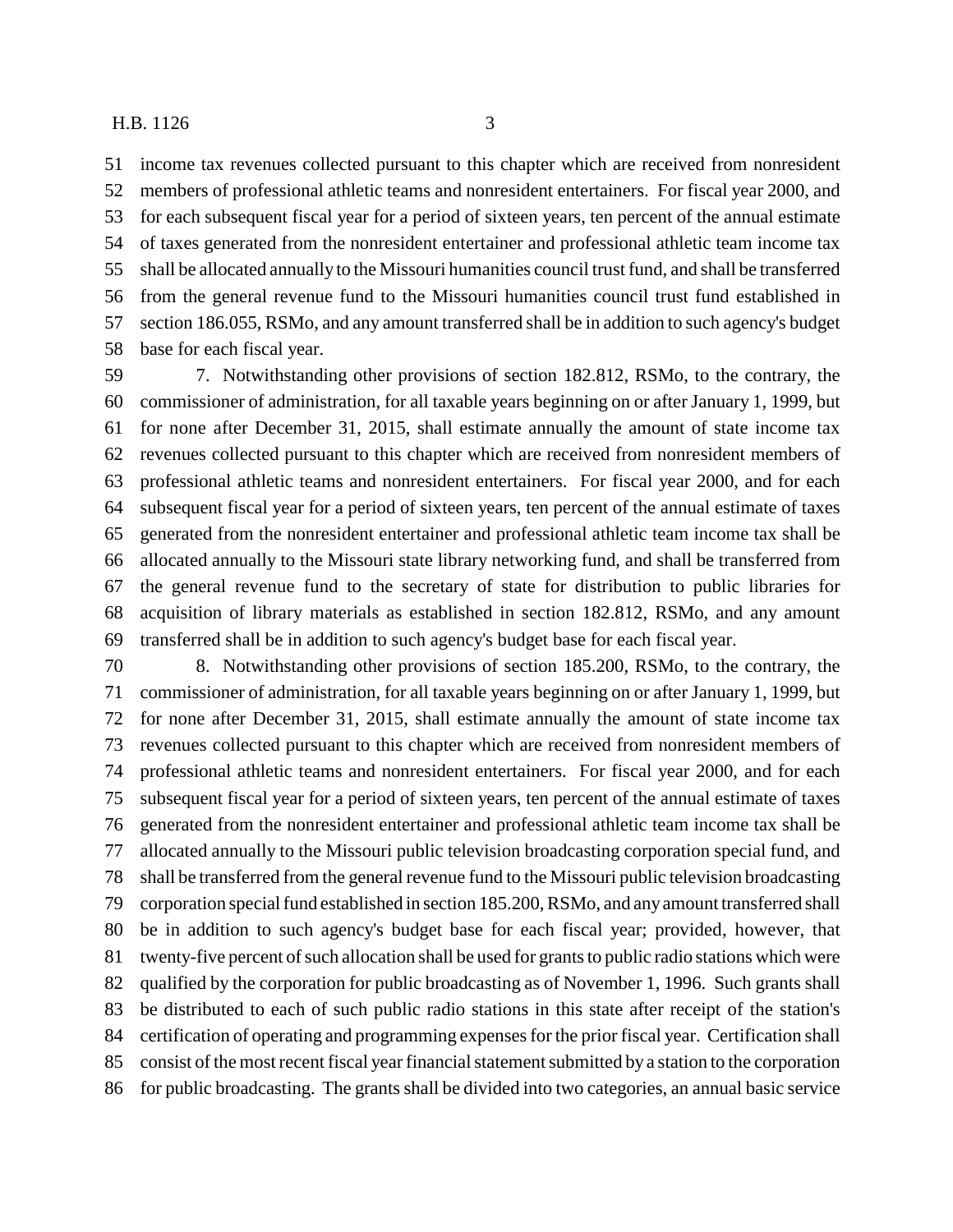#### H.B. 1126 4

 grant and an operating grant. The basic service grant shall be equal to thirty-five percent of the total amount and shall be divided equally among the public radio stations receiving grants. The remaining amount shall be distributed as an operating grant to the stations on the basis of the proportion that the total operating expenses of the individual station in the prior fiscal year bears to the aggregate total of operating expenses for the same fiscal year for all Missouri public radio stations which are receiving grants.

 9. Notwithstanding other provisions of section 253.402, RSMo, to the contrary, the commissioner of administration, for all taxable years beginning on or after January 1, 1999, but for none after December 31, 2015, shall estimate annually the amount of state income tax revenues collected pursuant to this chapter which are received from nonresident members of professional athletic teams and nonresident entertainers. For fiscal year 2000, and for each subsequent fiscal year for a period of sixteen years, ten percent of the annual estimate of taxes generated from the nonresident entertainer and professional athletic team income tax shall be allocated annually to the Missouri department of natural resources Missouri historic preservation revolving fund, and shall be transferred from the general revenue fund to the Missouri department of natural resources Missouri historic preservation revolving fund established in section 253.402, RSMo, and any amount transferred shall be in addition to such agency's budget base for each fiscal year. As authorized pursuant to subsection 2 of section 30.953, RSMo, it is the intention and desire of the general assembly that the state treasurer convey, to the Missouri investment trust on January 1, 1999, up to one hundred percent of the balances of the Missouri arts council trust fund established pursuant to section 185.100, RSMo, and the Missouri humanities council trust fund established pursuant to section 186.055, RSMo. The funds shall be reconveyed to the state treasurer by the investment trust as follows: the Missouri arts council trust fund, no earlier than January 2, 2009; and the Missouri humanities council trust fund, no earlier than January 2, 2009.

 **10. Notwithstanding other provisions of section 9.162, RSMo, to the contrary, the commissioner of administration, for all taxable years beginning on or after January 1, 2007, but for none after December 31, 2015, shall estimate annually the amount of state income tax revenues collected pursuant to this chapter which are received from nonresident members of professional athletic teams and nonresident entertainers. For fiscal year 2008, and for each subsequent fiscal year for a period of seven years, the greater of two million dollars or ten percent of the annual estimate of taxes generated from the nonresident entertainer and professional athletic team income tax shall be allocated annually to the Missouri juneteenth heritage and jazz festival and memorial, and shall be transferred from the general revenue fund to the fund for the Missouri juneteenth heritage and jazz festival and memorial established in section 9.161, RSMo, and any amount**